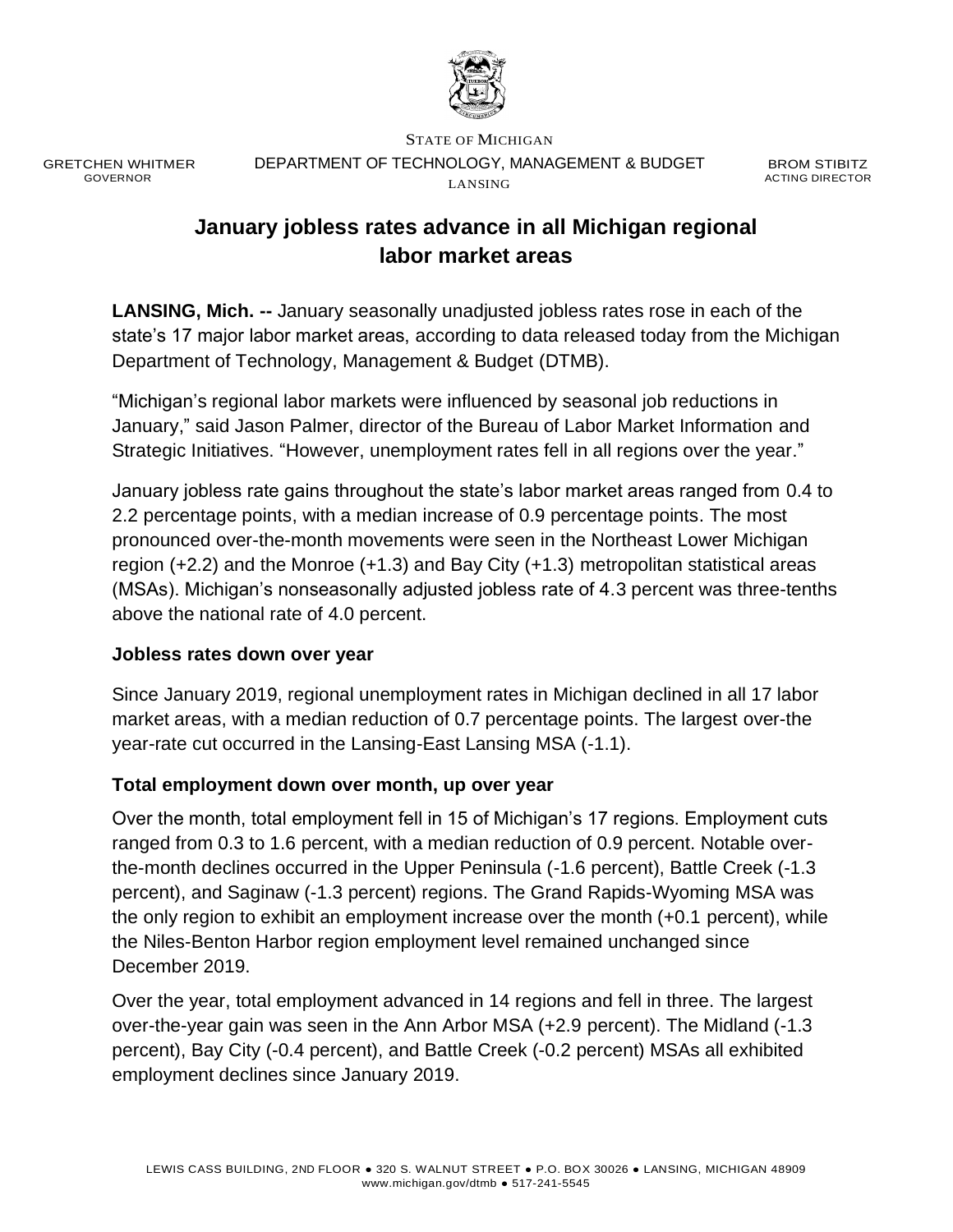## **Labor force levels up over month and year**

In January, workforce levels advanced in 10 regions, fell in six, and remained unchanged in the Flint MSA. The largest over-the-month labor force increase occurred in the Northeast Lower Michigan region (+1.6 percent). Labor force declines were led by the Battle Creek region (-0.8 percent).

Over the year, labor force levels rose in 11 regions. The Ann Arbor MSA exhibited the largest workforce increase since January 2019, up by 2.2 percent. Five regions demonstrated labor force declines. The most pronounced workforce drops were seen in the Bay City (-1.2 percent) and Midland (-1.2 percent) regions. The workforce in the Grand Rapids region was little changed over the year.

### **January payroll jobs down seasonally**

The monthly survey of employers indicated that seasonally unadjusted payroll jobs in Michigan fell by 92,000 (-2.1 percent) in January to 4,373,000. The largest monthly job declines on a numerical basis occurred in trade, transportation and utilities (-26,000) and government (-23,000).

Payroll employment receded in all 14 Michigan metro regions in January. Regional job reductions ranged from 1.3 to 3.4 percent. The largest over-the-month percentage job decrease was seen in the Saginaw MSA (-3.4 percent).

Since January 2019, unadjusted payroll jobs rose statewide by 17,000 or 0.4 percent. Seven metro regions advanced in employment over this period, led by the Ann Arbor MSA (+2.5 percent). Six regions demonstrated percent declines in nonfarm employment, led by the Midland MSA (-1.9 percent). The Lansing metro region's payroll employment level was stable over the year.

# **County jobless rates up over month, down over year**

Seventy-eight of Michigan's 83 counties exhibited unemployment rate increases in January, with a median gain of 1.1 percentage points. Alger, Keweenaw, and Menominee counties in the Upper Peninsula all exhibited jobless rate reductions in January, while rates in Luce and Ontonagon counties remained unchanged. Over the year, rates fell in 80 counties, with a median decline of 0.8 percentage points. Gogebic County exhibited a jobless rate increase, while Dickinson and Montmorency counties had no rate changes since January 2019.

**Note:** Data in this release is not seasonally adjusted. As a result, employment and unemployment trends may differ from previously released Michigan seasonally adjusted data.

A breakdown of seasonally unadjusted January workforce estimates for Michigan and its 17 major labor market areas follows, along with a listing of county jobless rates for January.

**Note to editors:** Please ensure that the source for state unemployment rates reads "Michigan Department of Technology, Management & Budget."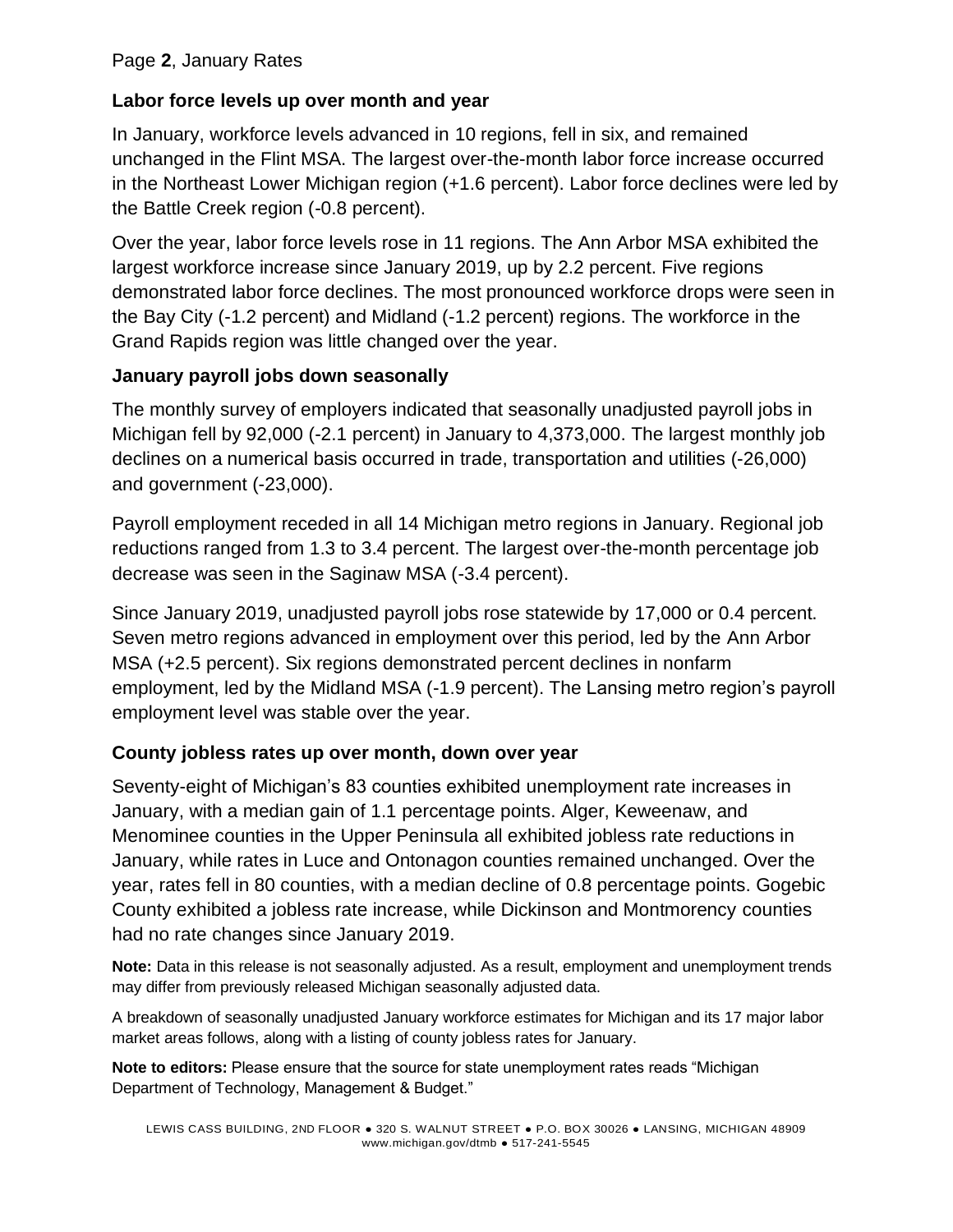|                | Jan     | <b>Dec</b> | Jan     | Over the Month |            | Over the Year  |            |  |
|----------------|---------|------------|---------|----------------|------------|----------------|------------|--|
|                | 2020    | 2019       | 2019    |                |            |                |            |  |
|                |         |            |         | <b>Numeric</b> | Percent    | <b>Numeric</b> | Percent    |  |
| Civilian       | 199,100 | 200,300    | 194,800 | $-1,200$       | $-0.6%$    | 4,300          | 2.2%       |  |
| Labor Force    |         |            |         |                |            |                |            |  |
| Employment     | 194,100 | 196,100    | 188,600 | $-2,000$       | $-1.0%$    | 5,500          | 2.9%       |  |
| Unemployment   | 5,000   | 4,300      | 6,100   | 700            | 16.3%      | $-1,100$       | $-18.0%$   |  |
| Rate (Percent) | 2.5     | 2.1        | 3.1     | <b>XXX</b>     | <b>XXX</b> | <b>XXX</b>     | <b>XXX</b> |  |

**Ann Arbor MSA** (Washtenaw County)

Contact: Shibani Putatunda, Economic Specialist, 313-456-3145

|                    | Jan    | <b>Dec</b> | Jan    | Over the Month |            | Over the Year  |            |  |
|--------------------|--------|------------|--------|----------------|------------|----------------|------------|--|
|                    | 2020   | 2019       | 2019   |                |            |                |            |  |
|                    |        |            |        | <b>Numeric</b> | Percent    | <b>Numeric</b> | Percent    |  |
| Civilian           | 61,900 | 62,400     | 62,500 | $-500$         | $-0.8%$    | $-600$         | $-1.0%$    |  |
| <b>Labor Force</b> |        |            |        |                |            |                |            |  |
| Employment         | 59,400 | 60,200     | 59,500 | $-800$         | $-1.3%$    | $-100$         | $-0.2%$    |  |
| Unemployment       | 2,500  | 2,200      | 3,000  | 300            | 13.6%      | $-500$         | $-16.7%$   |  |
| Rate (Percent)     | 4.1    | 3.4        | 4.8    | <b>XXX</b>     | <b>XXX</b> | <b>XXX</b>     | <b>XXX</b> |  |

Contact: Leonidas Murembya, Economic Specialist, 517-241-6574

# **Bay City MSA** (Bay County)

|                                | Jan    | <b>Dec</b> | Jan    | Over the Month |            | Over the Year  |            |
|--------------------------------|--------|------------|--------|----------------|------------|----------------|------------|
|                                | 2020   | 2019       | 2019   |                |            |                |            |
|                                |        |            |        | <b>Numeric</b> | Percent    | <b>Numeric</b> | Percent    |
| Civilian<br><b>Labor Force</b> | 49,700 | 49,500     | 50,300 | 200            | 0.4%       | $-600$         | $-1.2%$    |
| Employment                     | 47,000 | 47,400     | 47,200 | $-400$         | $-0.8%$    | $-200$         | $-0.4%$    |
| Unemployment                   | 2,700  | 2,100      | 3,100  | 600            | 28.6%      | $-400$         | $-12.9%$   |
| Rate (Percent)                 | 5.5    | 4.2        | 6.2    | <b>XXX</b>     | <b>XXX</b> | <b>XXX</b>     | <b>XXX</b> |

Contact: Leonidas Murembya, Economic Specialist, 517-241-6574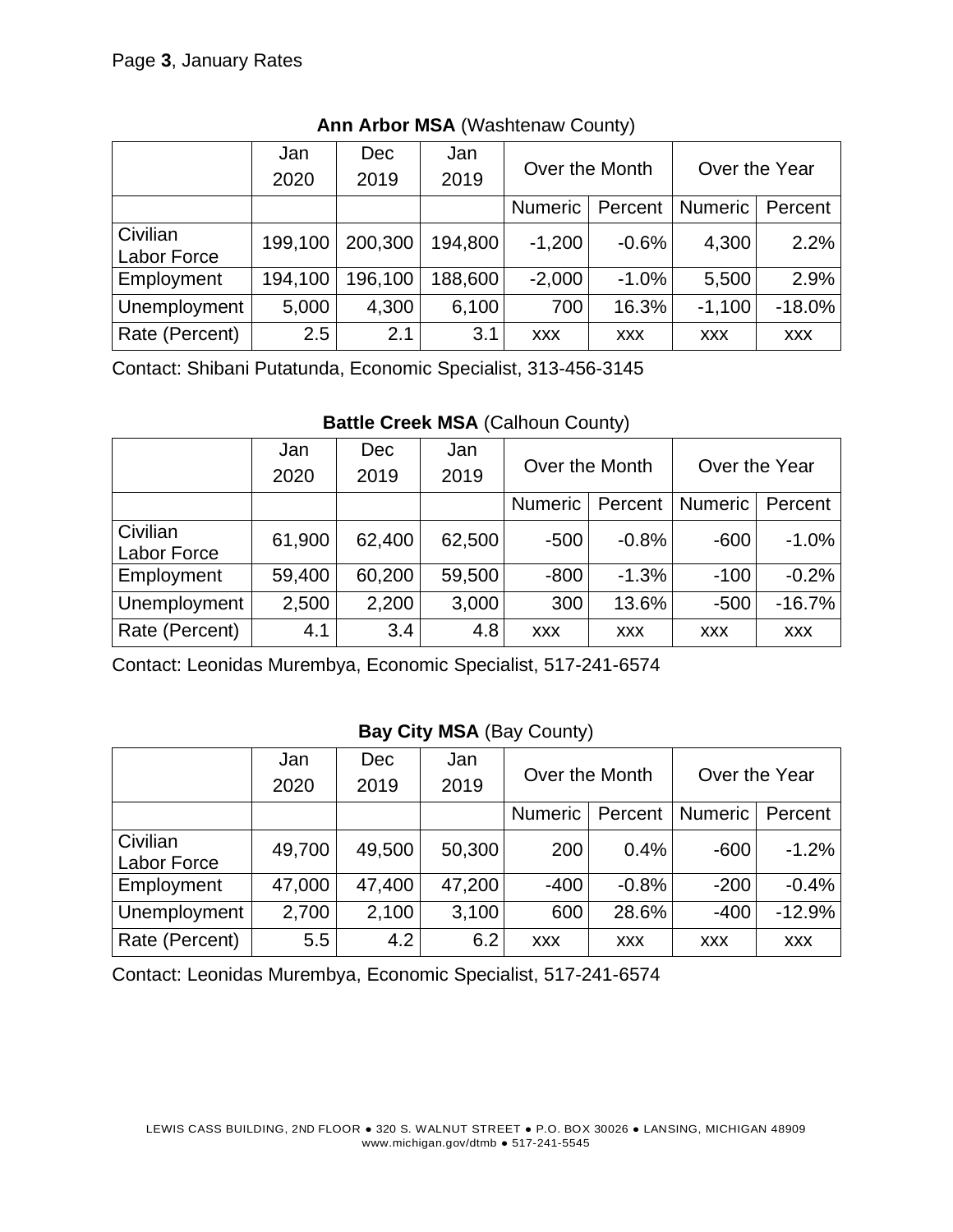### **Detroit-Warren-Dearborn MSA**

(Wayne, Oakland, Macomb, Lapeer, Livingston, St. Clair counties) (Data in Thousands)

|                                | Jan   | <b>Dec</b> | Jan   | Over the Month |            | Over the Year  |            |
|--------------------------------|-------|------------|-------|----------------|------------|----------------|------------|
|                                | 2020  | 2019       | 2019  |                |            |                |            |
|                                |       |            |       | <b>Numeric</b> | Percent    | <b>Numeric</b> | Percent    |
| Civilian<br><b>Labor Force</b> | 2,160 | 2,163      | 2,152 | $-3$           | $-0.1%$    | 8              | 0.4%       |
| Employment                     | 2,066 | 2,082      | 2,042 | $-16$          | $-0.8%$    | 24             | 1.2%       |
| Unemployment                   | 95    | 81         | 110   | 14             | 17.3%      | $-15$          | $-13.6%$   |
| Rate (Percent)                 | 4.4   | 3.8        | 5.1   | <b>XXX</b>     | <b>XXX</b> | <b>XXX</b>     | <b>XXX</b> |

Contact: Shibani Putatunda, Economic Specialist, 313-456-3145

**Flint MSA** (Genesee County)

|                         | Jan     | <b>Dec</b> | Jan     | Over the Month |            | Over the Year  |            |
|-------------------------|---------|------------|---------|----------------|------------|----------------|------------|
|                         | 2020    | 2019       | 2019    |                |            |                |            |
|                         |         |            |         | <b>Numeric</b> | Percent    | <b>Numeric</b> | Percent    |
| Civilian<br>Labor Force | 183,600 | 183,600    | 182,200 | 0              | 0.0%       | 1,400          | 0.8%       |
| Employment              | 174,500 | 176,300    | 171,300 | $-1,800$       | $-1.0%$    | 3,200          | 1.9%       |
| Unemployment            | 9,100   | 7,300      | 10,900  | 1,800          | 24.7%      | $-1,800$       | $-16.5%$   |
| Rate (Percent)          | 5.0     | 4.0        | 6.0     | <b>XXX</b>     | <b>XXX</b> | <b>XXX</b>     | <b>XXX</b> |

Contact: Leonidas Murembya, Economic Specialist, 517-241-6574

**Grand Rapids - Wyoming MSA** (Barry, Kent, Montcalm, Ottawa counties)

|                    | Jan     | <b>Dec</b> | Jan     | Over the Month |            | Over the Year  |            |
|--------------------|---------|------------|---------|----------------|------------|----------------|------------|
|                    | 2020    | 2019       | 2019    |                |            |                |            |
|                    |         |            |         | <b>Numeric</b> | Percent    | <b>Numeric</b> | Percent    |
| Civilian           | 579,500 | 575,900    | 579,600 | 3,600          | 0.6%       | $-100$         | 0.0%       |
| <b>Labor Force</b> |         |            |         |                |            |                |            |
| Employment         | 562,700 | 561,900    | 559,800 | 800            | 0.1%       | 2,900          | 0.5%       |
| Unemployment       | 16,900  | 13,900     | 19,800  | 3,000          | 21.6%      | $-2,900$       | $-14.6%$   |
| Rate (Percent)     | 2.9     | 2.4        | 3.4     | <b>XXX</b>     | <b>XXX</b> | <b>XXX</b>     | <b>XXX</b> |

Contact: Leonidas Murembya, Economic Specialist, 517-241-6574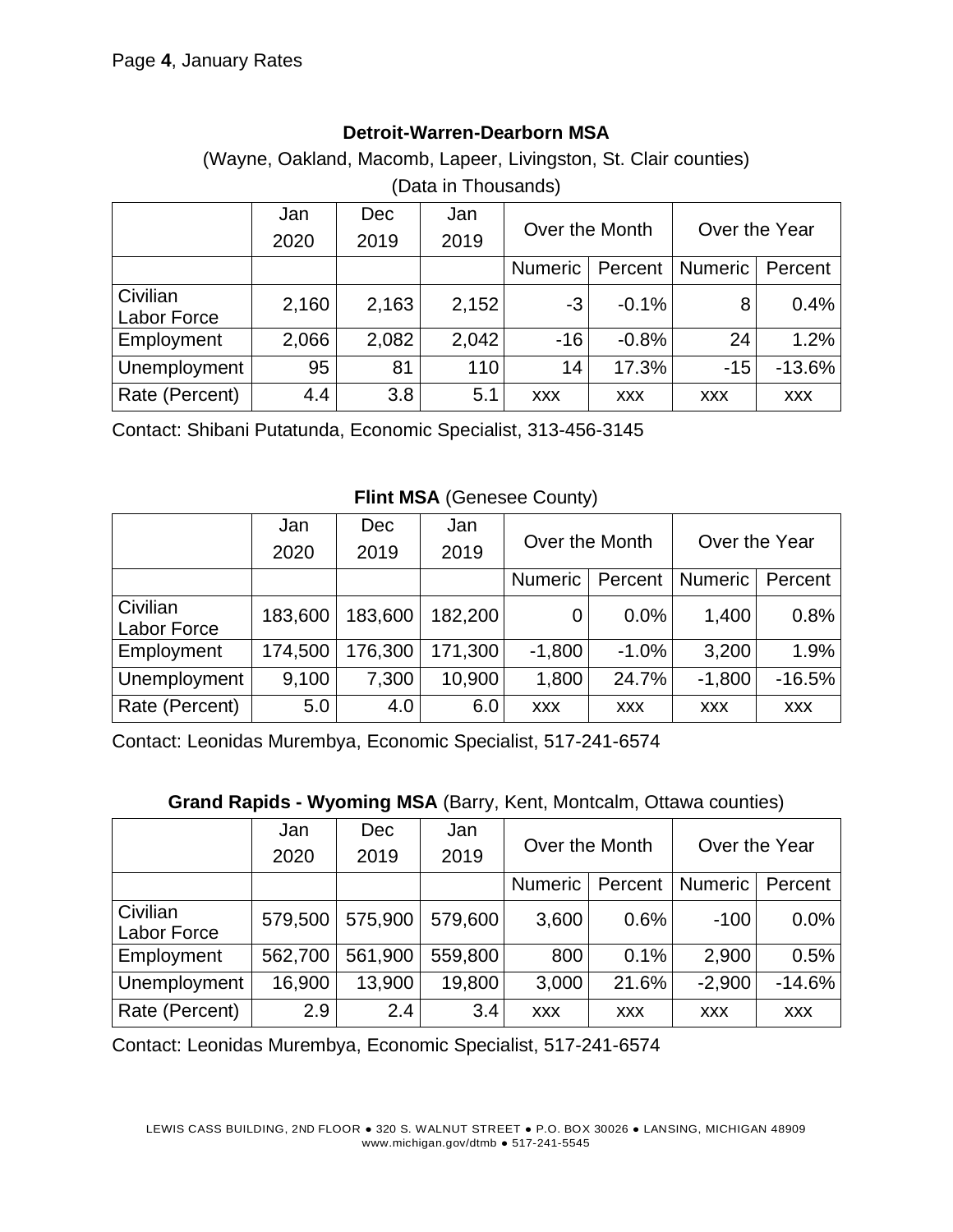|                         | Jan    | <b>Dec</b> | Jan    | Over the Month |            | Over the Year  |            |
|-------------------------|--------|------------|--------|----------------|------------|----------------|------------|
|                         | 2020   | 2019       | 2019   |                |            |                |            |
|                         |        |            |        | <b>Numeric</b> | Percent    | <b>Numeric</b> | Percent    |
| Civilian<br>Labor Force | 74,300 | 74,000     | 74,200 | 300            | 0.4%       | 100            | 0.1%       |
| Employment              | 71,400 | 71,600     | 70,800 | $-200$         | $-0.3%$    | 600            | 0.8%       |
| Unemployment            | 2,900  | 2,400      | 3,400  | 500            | 20.8%      | $-500$         | $-14.7%$   |
| Rate (Percent)          | 3.9    | 3.2        | 4.6    | <b>XXX</b>     | <b>XXX</b> | <b>XXX</b>     | <b>XXX</b> |

**Jackson MSA** (Jackson County)

Contact: Leonidas Murembya, Economic Specialist, 517-241-6574

**Kalamazoo - Portage MSA** (Kalamazoo and Van Buren counties)

|                                | Jan<br>2020 | <b>Dec</b><br>2019 | Jan<br>2019 | Over the Month |            | Over the Year  |            |
|--------------------------------|-------------|--------------------|-------------|----------------|------------|----------------|------------|
|                                |             |                    |             | <b>Numeric</b> | Percent    | <b>Numeric</b> | Percent    |
| Civilian<br><b>Labor Force</b> | 169,000     | 168,900            | 168,400     | 100            | 0.1%       | 600            | 0.4%       |
| Employment                     | 162,900     | 63,800             | 161,300     | $-900$         | $-0.5%$    | 1,600          | 1.0%       |
| Unemployment                   | 6,100       | 5,100              | 7,200       | 1,000          | 19.6%      | $-1,100$       | $-15.3%$   |
| Rate (Percent)                 | 3.6         | 3.0                | 4.2         | <b>XXX</b>     | <b>XXX</b> | <b>XXX</b>     | <b>XXX</b> |

Contact: Leonidas Murembya, Economic Specialist, 517-241-6574

|  | Lansing - East Lansing MSA (Clinton, Eaton, and Ingham counties) |
|--|------------------------------------------------------------------|
|--|------------------------------------------------------------------|

|                    | Jan     | <b>Dec</b>       | Jan     | Over the Month |            | Over the Year  |            |
|--------------------|---------|------------------|---------|----------------|------------|----------------|------------|
|                    | 2020    | 2019             | 2019    |                |            |                |            |
|                    |         |                  |         | <b>Numeric</b> | Percent    | <b>Numeric</b> | Percent    |
| Civilian           | 249,200 | 249,700          | 249,900 | $-500$         | $-0.2%$    | $-700$         | $-0.3%$    |
| <b>Labor Force</b> |         |                  |         |                |            |                |            |
| Employment         | 241,300 | 243,000          | 239,200 | $-1,700$       | $-0.7%$    | 2,100          | 0.9%       |
| Unemployment       | 7,900   | 6,700            | 10,800  | 1,200          | 17.9%      | $-2,900$       | $-26.9%$   |
| Rate (Percent)     | 3.2     | 2.7 <sub>1</sub> | 4.3     | <b>XXX</b>     | <b>XXX</b> | <b>XXX</b>     | <b>XXX</b> |

Contact: Shibani Putatunda, Economic Specialist, 313-456-3145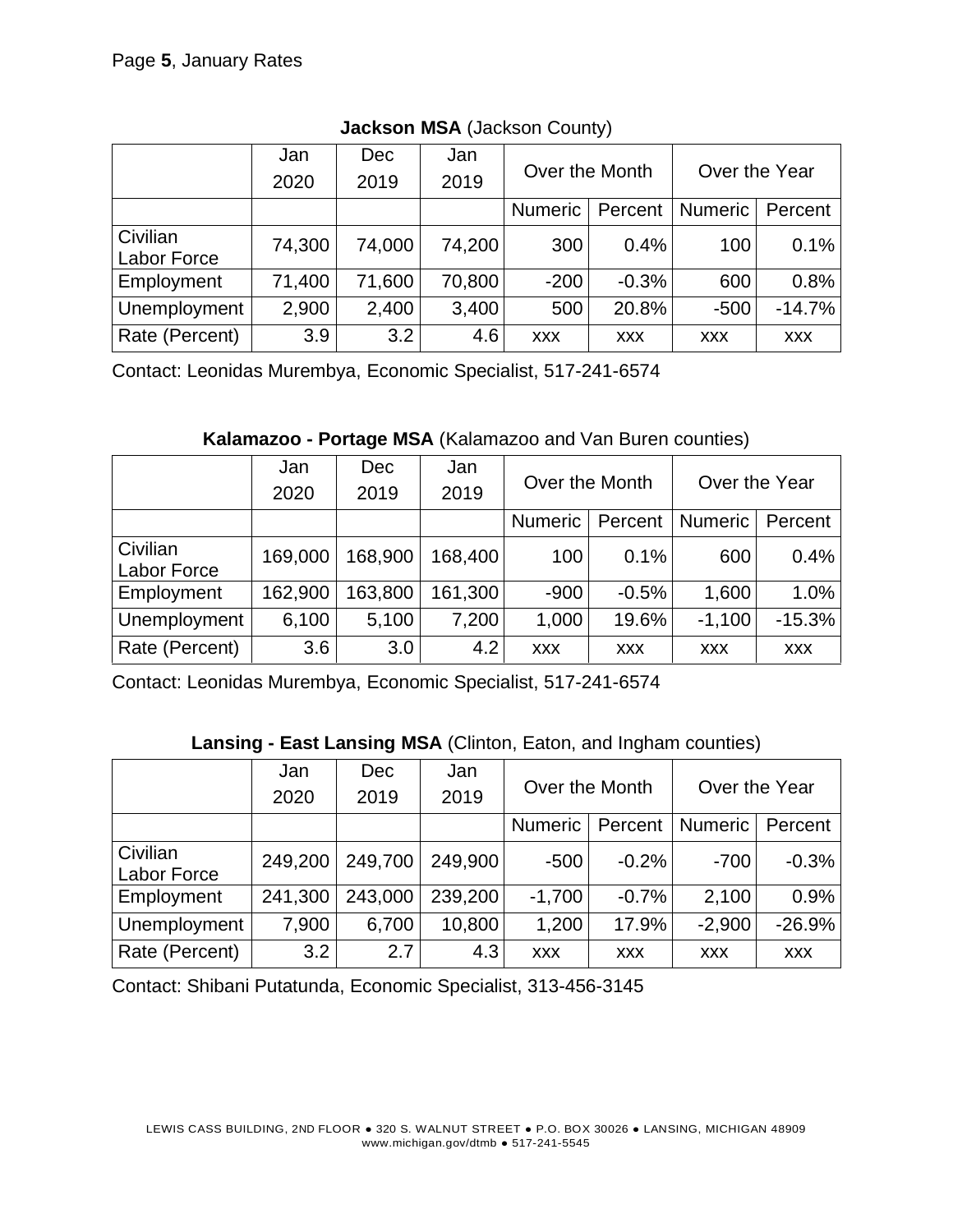|                | Jan    | <b>Dec</b> | Jan    | Over the Month |            | Over the Year  |            |
|----------------|--------|------------|--------|----------------|------------|----------------|------------|
|                | 2020   | 2019       | 2019   |                |            |                |            |
|                |        |            |        | <b>Numeric</b> | Percent    | <b>Numeric</b> | Percent    |
| Civilian       | 39,900 | 39,800     | 40,400 | 100            | 0.3%       | $-500$         | $-1.2%$    |
| Labor Force    |        |            |        |                |            |                |            |
| Employment     | 38,100 | 38,500     | 38,600 | $-400$         | $-1.0%$    | $-500$         | $-1.3%$    |
| Unemployment   | 1,700  | 1,300      | 1,900  | 400            | 30.8%      | $-200$         | $-10.5%$   |
| Rate (Percent) | 4.3    | 3.3        | 4.6    | <b>XXX</b>     | <b>XXX</b> | <b>XXX</b>     | <b>XXX</b> |

### **Midland MSA** (Midland County)

Contact: Leonidas Murembya, Economic Specialist, 517-241-6574

#### **Monroe MSA** (Monroe County)

|                                | Jan    | <b>Dec</b> | Jan    | Over the Month |            | Over the Year  |            |
|--------------------------------|--------|------------|--------|----------------|------------|----------------|------------|
|                                | 2020   | 2019       | 2019   |                |            |                |            |
|                                |        |            |        | <b>Numeric</b> | Percent    | <b>Numeric</b> | Percent    |
| Civilian<br><b>Labor Force</b> | 75,500 | 75,200     | 75,200 | 300            | 0.4%       | 300            | 0.4%       |
| Employment                     | 72,200 | 72,900     | 71,500 | $-700$         | $-1.0%$    | 700            | 1.0%       |
| Unemployment                   | 3,200  | 2,300      | 3,700  | 900            | 39.1%      | $-500$         | $-13.5%$   |
| Rate (Percent)                 | 4.3    | 3.0        | 4.9    | <b>XXX</b>     | <b>XXX</b> | <b>XXX</b>     | <b>XXX</b> |

Contact: Leonidas Murembya, Economic Specialist, 517-241-6574

#### **Muskegon MSA** (Muskegon County)

|                         | Jan    | <b>Dec</b> | Jan    | Over the Month |            | Over the Year  |            |
|-------------------------|--------|------------|--------|----------------|------------|----------------|------------|
|                         | 2020   | 2019       | 2019   |                |            |                |            |
|                         |        |            |        | <b>Numeric</b> | Percent    | <b>Numeric</b> | Percent    |
| Civilian<br>Labor Force | 77,100 | 76,900     | 76,600 | 200            | 0.3%       | 500            | 0.7%       |
| Employment              | 73,700 | 74,000     | 72,700 | $-300$         | $-0.4%$    | 1,000          | 1.4%       |
| Unemployment            | 3,400  | 2,900      | 3,900  | 500            | 17.2%      | $-500$         | $-12.8%$   |
| Rate (Percent)          | 4.4    | 3.8        | 5.1    | <b>XXX</b>     | <b>XXX</b> | <b>XXX</b>     | <b>XXX</b> |

Contact: Leonidas Murembya, Economic Specialist, 517-241-6574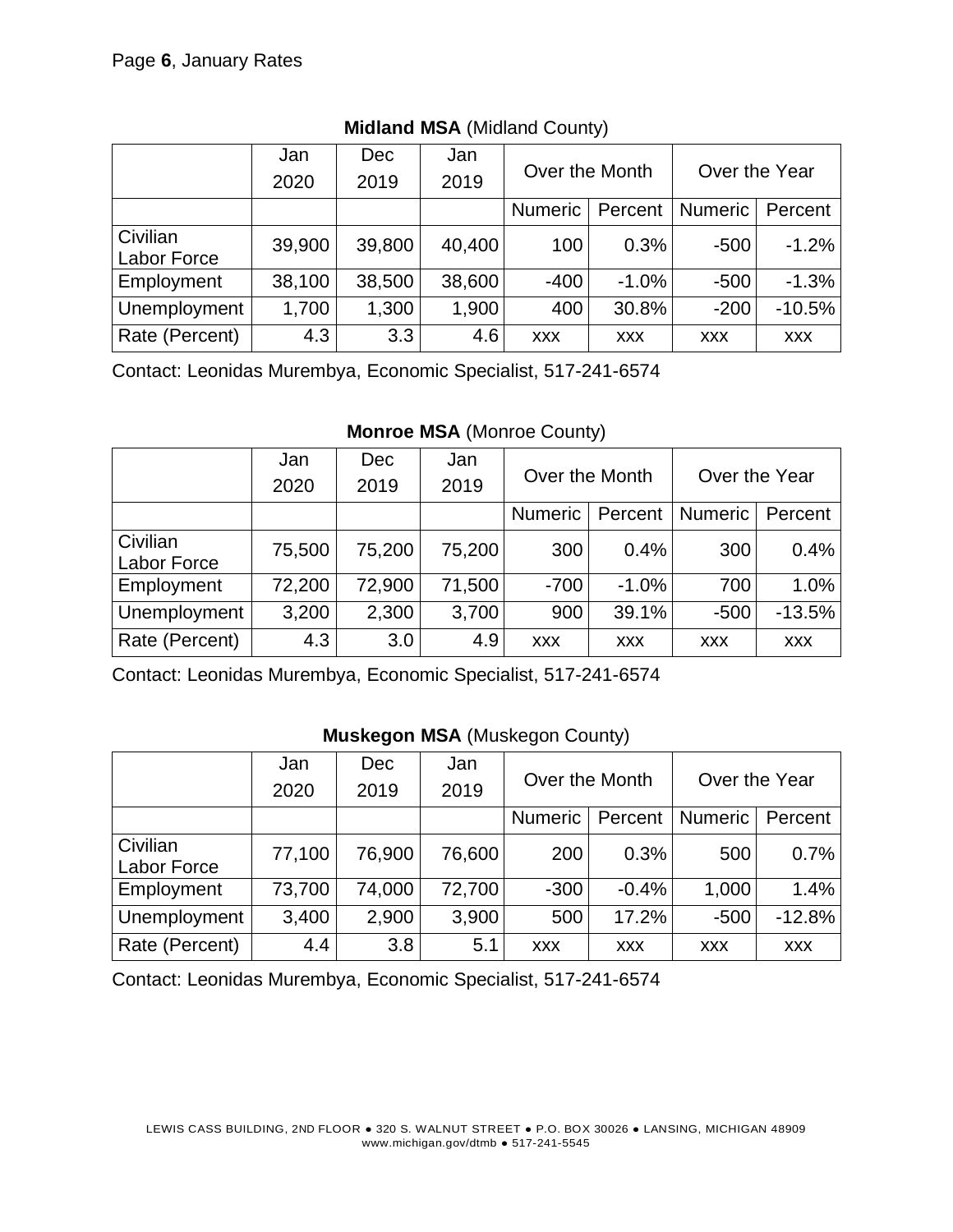|                | Jan    | <b>Dec</b> | Jan    | Over the Month |            | Over the Year  |            |  |
|----------------|--------|------------|--------|----------------|------------|----------------|------------|--|
|                | 2020   | 2019       | 2019   |                |            |                |            |  |
|                |        |            |        | <b>Numeric</b> | Percent    | <b>Numeric</b> | Percent    |  |
| Civilian       | 73,000 | 72,400     | 72,300 | 600            | 0.8%       | 700            | 1.0%       |  |
| Labor Force    |        |            |        |                |            |                |            |  |
| Employment     | 69,800 | 69,800     | 68,500 | $\overline{0}$ | 0.0%       | 1,300          | 1.9%       |  |
| Unemployment   | 3,300  | 2,600      | 3,800  | 700            | 26.9%      | $-500$         | $-13.2%$   |  |
| Rate (Percent) | 4.5    | 3.6        | 5.2    | <b>XXX</b>     | <b>XXX</b> | <b>XXX</b>     | <b>XXX</b> |  |

# **Niles - Benton Harbor MSA** (Berrien County)

Contact: Leonidas Murembya, Economic Specialist, 517-241-6574

**Saginaw MSA** (Saginaw County)

|                    | Jan    | <b>Dec</b> | Jan    | Over the Month |            | Over the Year  |            |  |
|--------------------|--------|------------|--------|----------------|------------|----------------|------------|--|
|                    | 2020   | 2019       | 2019   |                |            |                |            |  |
|                    |        |            |        | Numeric        | Percent    | <b>Numeric</b> | Percent    |  |
| Civilian           | 86,400 | 86,700     | 86,800 | $-300$         | $-0.3%$    | $-400$         | $-0.5%$    |  |
| <b>Labor Force</b> |        |            |        |                |            |                |            |  |
| Employment         | 82,000 | 83,100     | 81,500 | $-1,100$       | $-1.3%$    | 500            | 0.6%       |  |
| Unemployment       | 4,400  | 3,500      | 5,300  | 900            | 25.7%      | $-900$         | $-17.0%$   |  |
| Rate (Percent)     | 5.1    | 4.1        | 6.1    | <b>XXX</b>     | <b>XXX</b> | <b>XXX</b>     | <b>XXX</b> |  |

Contact: Leonidas Murembya, Economic Specialist, 517-241-6574

#### **Upper Peninsula LMA** (15 counties)

|                                | Jan     | <b>Dec</b> | Jan     | Over the Month |            | Over the Year  |            |
|--------------------------------|---------|------------|---------|----------------|------------|----------------|------------|
|                                | 2020    | 2019       | 2019    |                |            |                |            |
|                                |         |            |         | Numeric        | Percent    | <b>Numeric</b> | Percent    |
| Civilian<br><b>Labor Force</b> | 134,800 | 135,700    | 134,700 | $-900$         | $-0.7%$    | 100            | 0.1%       |
| Employment                     | 126,000 | 128,100    | 124,700 | $-2,100$       | $-1.6%$    | 1,300          | 1.0%       |
| Unemployment                   | 8,800   | 7,600      | 10,000  | 1,200          | 15.8%      | $-1,200$       | $-12.0%$   |
| Rate (Percent)                 | 6.5     | 5.6        | 7.4     | <b>XXX</b>     | <b>XXX</b> | <b>XXX</b>     | <b>XXX</b> |

Contact: Jeffrey Aula, Economic Analyst, 313-456-3144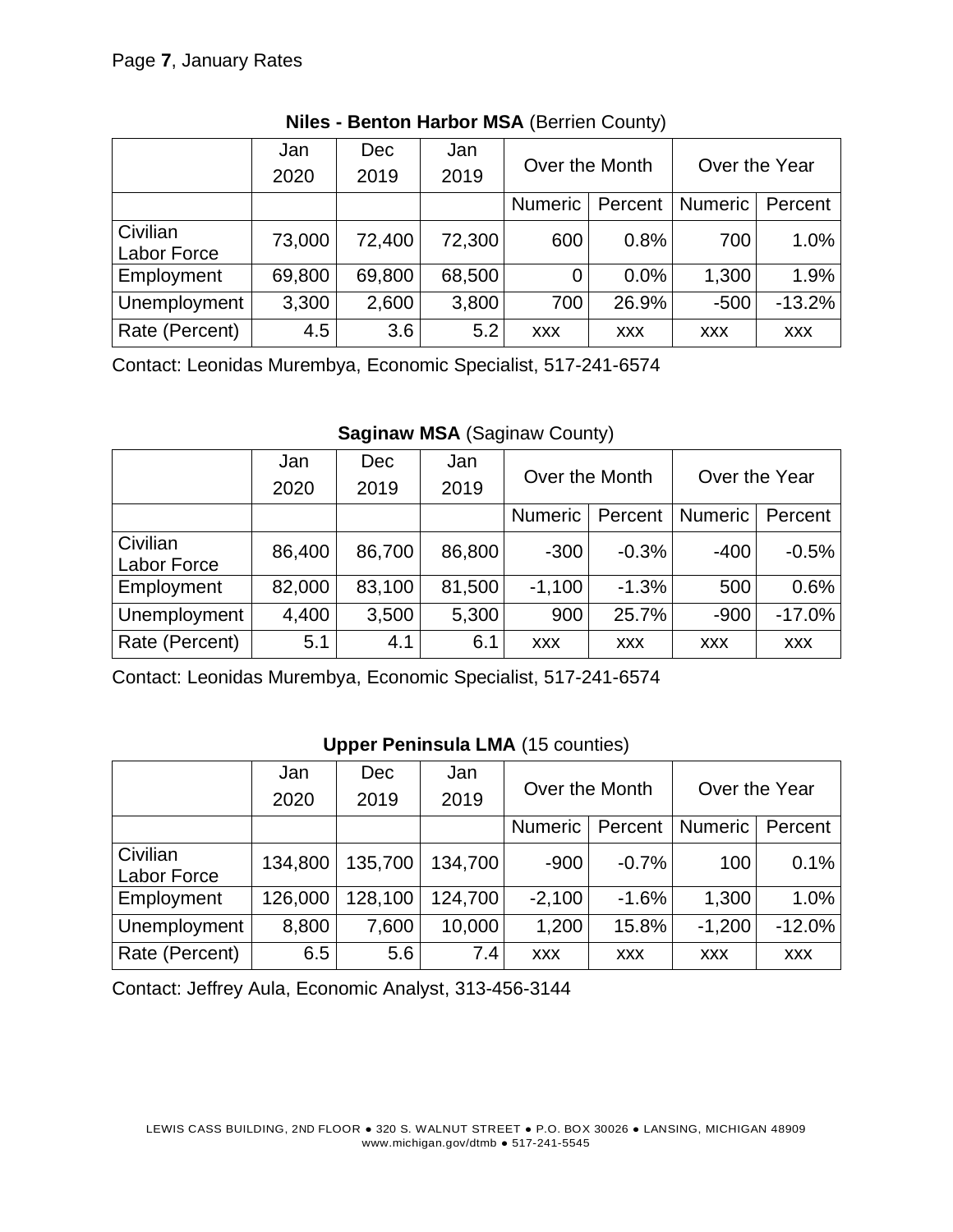### **Northeast Lower Michigan**

(Alcona, Alpena, Cheboygan, Crawford, Iosco, Montmorency, Ogemaw, Oscoda, Otsego, Presque Isle, Roscommon counties)

|                | Jan    | <b>Dec</b> | Jan    | Over the Month |            | Over the Year  |            |  |
|----------------|--------|------------|--------|----------------|------------|----------------|------------|--|
|                | 2020   | 2019       | 2019   |                |            |                |            |  |
|                |        |            |        | <b>Numeric</b> | Percent    | <b>Numeric</b> | Percent    |  |
| Civilian       | 81,000 | 79,700     | 80,800 | 1,300          | 1.6%       | 200            | 0.2%       |  |
| Labor Force    |        |            |        |                |            |                |            |  |
| Employment     | 73,800 | 74,300     | 72,800 | $-500$         | $-0.7%$    | 1,000          | 1.4%       |  |
| Unemployment   | 7,300  | 5,400      | 8,000  | 1,900          | 35.2%      | $-700$         | $-8.8%$    |  |
| Rate (Percent) | 9.0    | 6.8        | 9.9    | <b>XXX</b>     | <b>XXX</b> | <b>XXX</b>     | <b>XXX</b> |  |

Contact: Leonidas Murembya, Economic Specialist, 517-241-6574

# **Northwest Lower Michigan**

(Antrim, Charlevoix, Emmet, Benzie, Grand Traverse, Kalkaska, Leelanau, Manistee, Missaukee, Wexford counties)

|                                | Jan     | <b>Dec</b> | Jan     | Over the Month |            | Over the Year  |            |
|--------------------------------|---------|------------|---------|----------------|------------|----------------|------------|
|                                | 2020    | 2019       | 2019    |                |            |                |            |
|                                |         |            |         | <b>Numeric</b> | Percent    | <b>Numeric</b> | Percent    |
| Civilian<br><b>Labor Force</b> | 147,600 | 147,000    | 146,400 | 600            | 0.4%       | 1,200          | 0.8%       |
| Employment                     | 139,500 | 140,700    | 136,900 | $-1,200$       | $-0.9%$    | 2,600          | 1.9%       |
| Unemployment                   | 8,200   | 6,300      | 9,500   | 1,900          | 30.2%      | $-1,300$       | $-13.7%$   |
| Rate (Percent)                 | 5.5     | 4.3        | 6.5     | <b>XXX</b>     | <b>XXX</b> | <b>XXX</b>     | <b>XXX</b> |

Contact: Leonidas Murembya, Economic Specialist, 517-241-6574

#### **Michigan** (Data in Thousands)

|                | Jan<br>2020 | <b>Dec</b><br>2019 | Jan<br>2019 | Over the Month<br><b>Numeric</b><br>Percent |            | Over the Year             |            |
|----------------|-------------|--------------------|-------------|---------------------------------------------|------------|---------------------------|------------|
|                |             |                    |             |                                             |            | <b>Numeric</b><br>Percent |            |
|                |             |                    |             |                                             |            |                           |            |
| Civilian       | 4,926       | 4,922              | 4,909       | 4                                           | 0.1%       | 17                        | 0.3%       |
| Labor Force    |             |                    |             |                                             |            |                           |            |
| Employment     | 4,715       | 4,747              | 4,662       | $-32$                                       | $-0.7%$    | 53                        | 1.1%       |
| Unemployment   | 211         | 175                | 247         | 36                                          | 20.6%      | $-36$                     | $-14.6%$   |
| Rate (Percent) | 4.3         | 3.6                | 5.0         | <b>XXX</b>                                  | <b>XXX</b> | <b>XXX</b>                | <b>XXX</b> |

Contact: Shibani Putatunda, Economic Specialist, 313-456-3145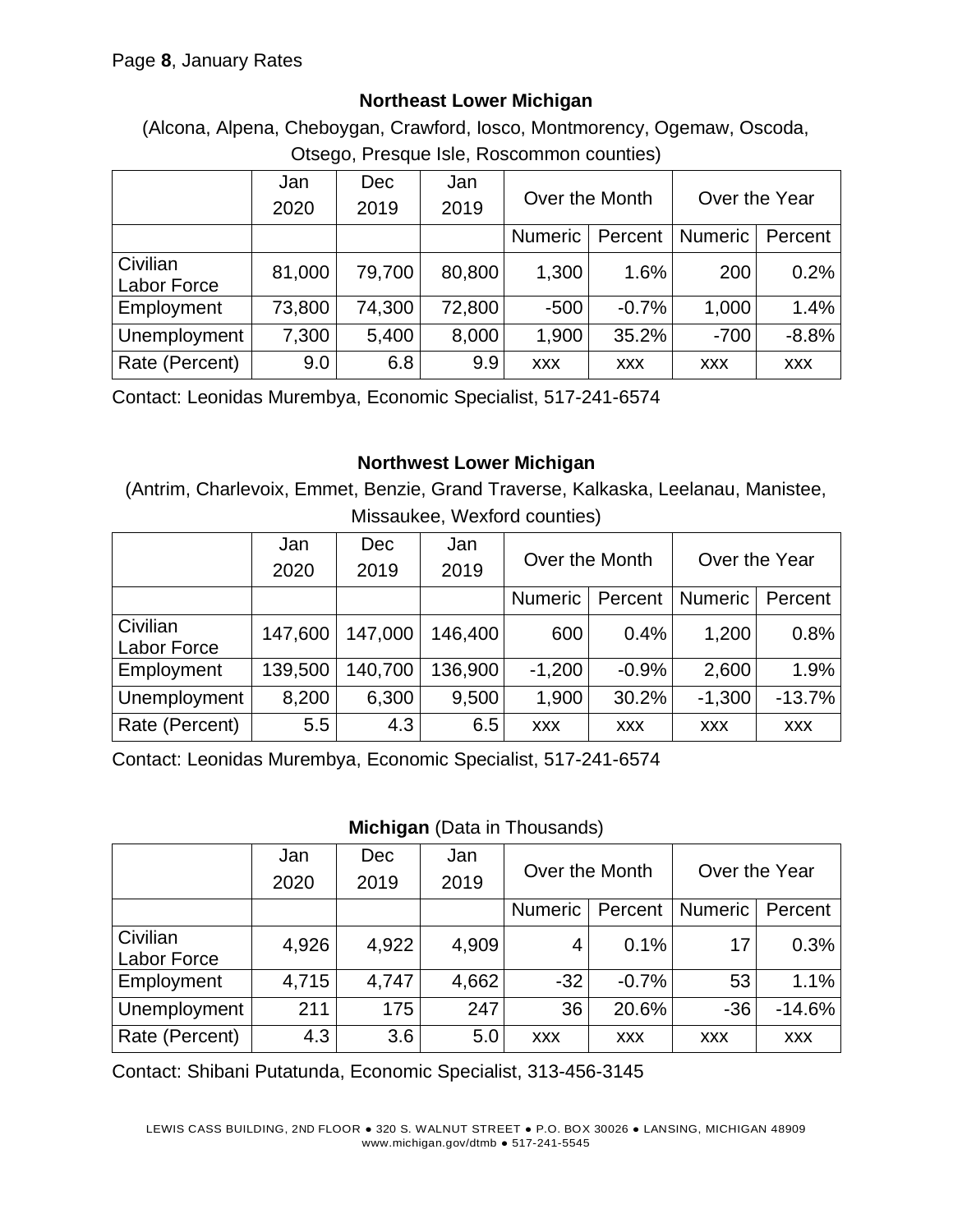### **Note: Data Revisions**

The data in this release reflects recently revised historical estimates. All states in the nation participate in this revision process, which is facilitated by the U.S. Department of Labor, Bureau of Labor Statistics.

Labor force estimates for Michigan counties have been revised for all months of 2019. Revised data will be released in coming weeks for 2015–2018.

In addition, unadjusted payroll job data for Michigan and all metro areas was revised for 2018 and 2019. Certain industries had more extensive data revisions, some back to 1990. For newly revised data, go to [www.milmi.org/datasearch](http://www.milmi.org/datasearch) or contact DTMB at 313-456-3090.

Previously published data for these years should be replaced with these new series.